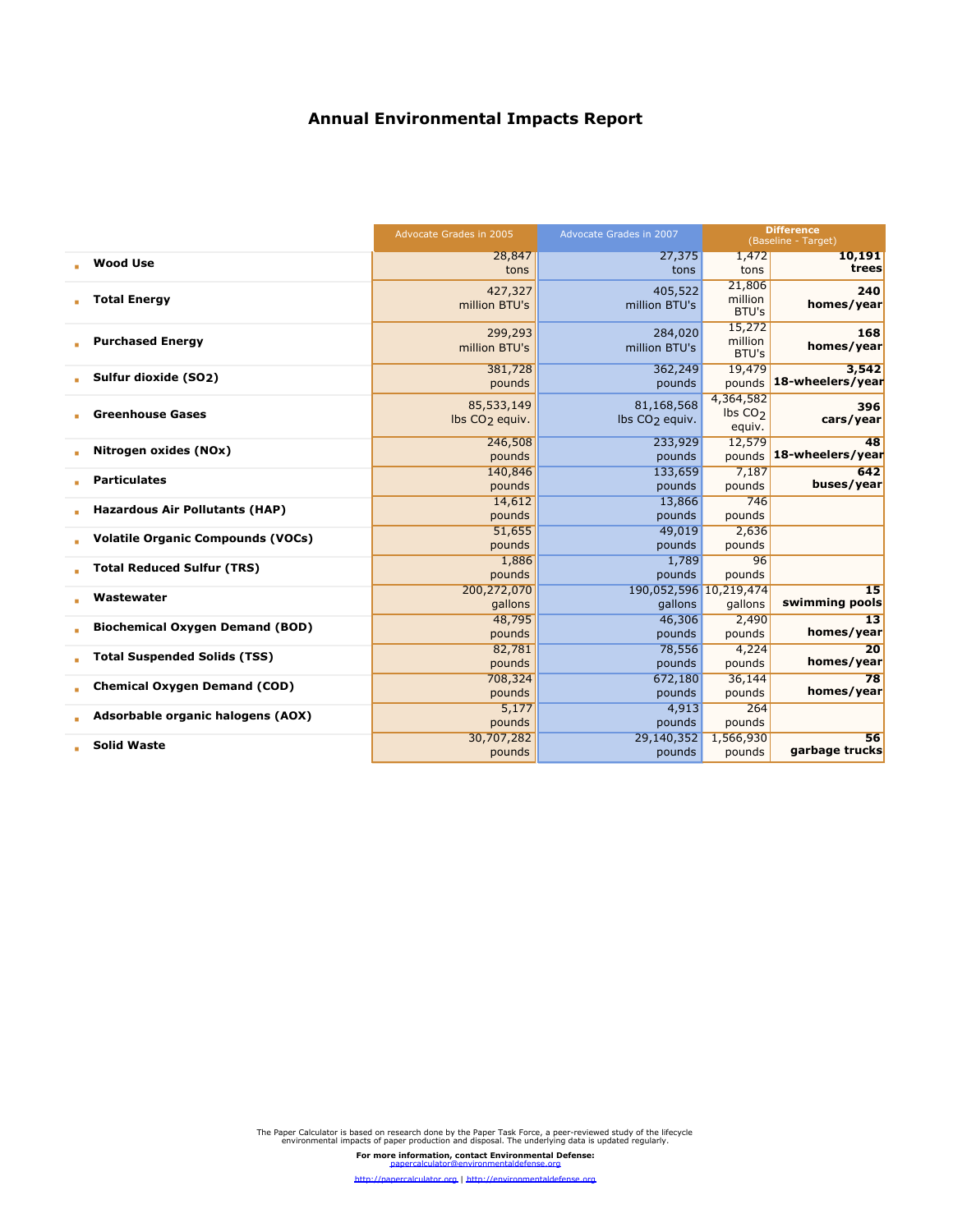

|                                       | Percentage of highest (worst) score |     |     |     |      |  |  |
|---------------------------------------|-------------------------------------|-----|-----|-----|------|--|--|
| 0%                                    | 20%                                 | 40% | 60% | 80% | 100% |  |  |
|                                       |                                     |     |     |     |      |  |  |
|                                       |                                     |     |     |     |      |  |  |
|                                       |                                     |     |     |     |      |  |  |
|                                       |                                     |     |     |     |      |  |  |
|                                       |                                     |     |     |     |      |  |  |
|                                       |                                     |     |     |     |      |  |  |
|                                       |                                     |     |     |     |      |  |  |
| <b>Hazardous Air Pollutants (HAP)</b> |                                     |     |     |     |      |  |  |
|                                       |                                     |     |     |     |      |  |  |
|                                       |                                     |     |     |     |      |  |  |
|                                       |                                     |     |     |     |      |  |  |
| <b>Biochemical Oxygen Demand</b>      |                                     |     |     |     |      |  |  |
| <b>Total Suspended Solids (TSS)</b>   |                                     |     |     |     |      |  |  |
|                                       |                                     |     |     |     |      |  |  |
| Adsorbable organic halogens           |                                     |     |     |     |      |  |  |
|                                       |                                     |     |     |     |      |  |  |
|                                       |                                     |     |     |     |      |  |  |

The Paper Calculator is based on research done by the Paper Task Force, a peer-reviewed study of the lifecycle environmental impacts of paper production and disposal. The underlying data is updated regularly. **For more information, contact Environmental Defense:**

[papercalculator@environmentaldefense.org](mailto:papercalculator@environmentaldefense.org) <http://papercalculator.org> | <http://environmentaldefense.org>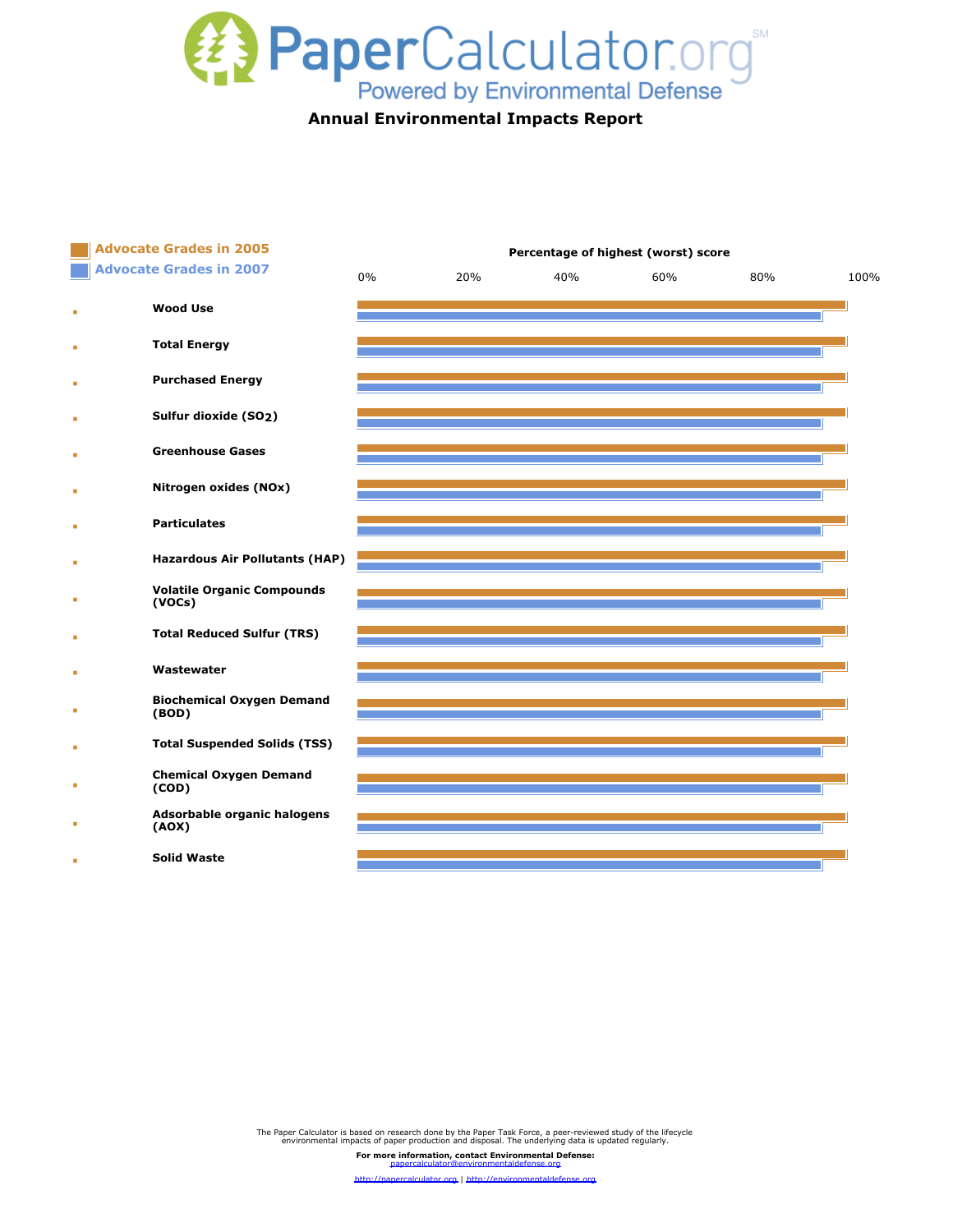

# **Advocate Grades in 2005**

**Coated Groundwood (e.g. standard magazine) 13522 Tons 0% Postconsumer Recycled** 

## **PULP CONTENT OF PAPER 64%**

### **PULP TYPES AND SOURCES**

### **VIRGIN PULP TYPES**

Kraft Bleached 50% Kraft Unbleached 0% Stone or pressurized groundwood 50% Thermochemical (TMCP) 0%

#### **RECYCLED PULP SOURCES**

Recycled Office Paper (De-inked kraft) 0% Recycled newspaper (Mechanical) 0% Recycled corrugated containers (Non-deinked kraft) 0% Mixed paper/board (Non-deinked mixed) 0%

## **KRAFT PULP BLEACHING TECHNOLOGY**

Bleached 50% elemental (50% D) 1.2% Bleached ECF (100% D) 29% Bleached Enhanced ECF (100% D) 19.8%

## **KRAFT UNBLEACHED COMPOSITION**

Linerboard 0% Medium 0% Integrated 0% Non-integrated 0%